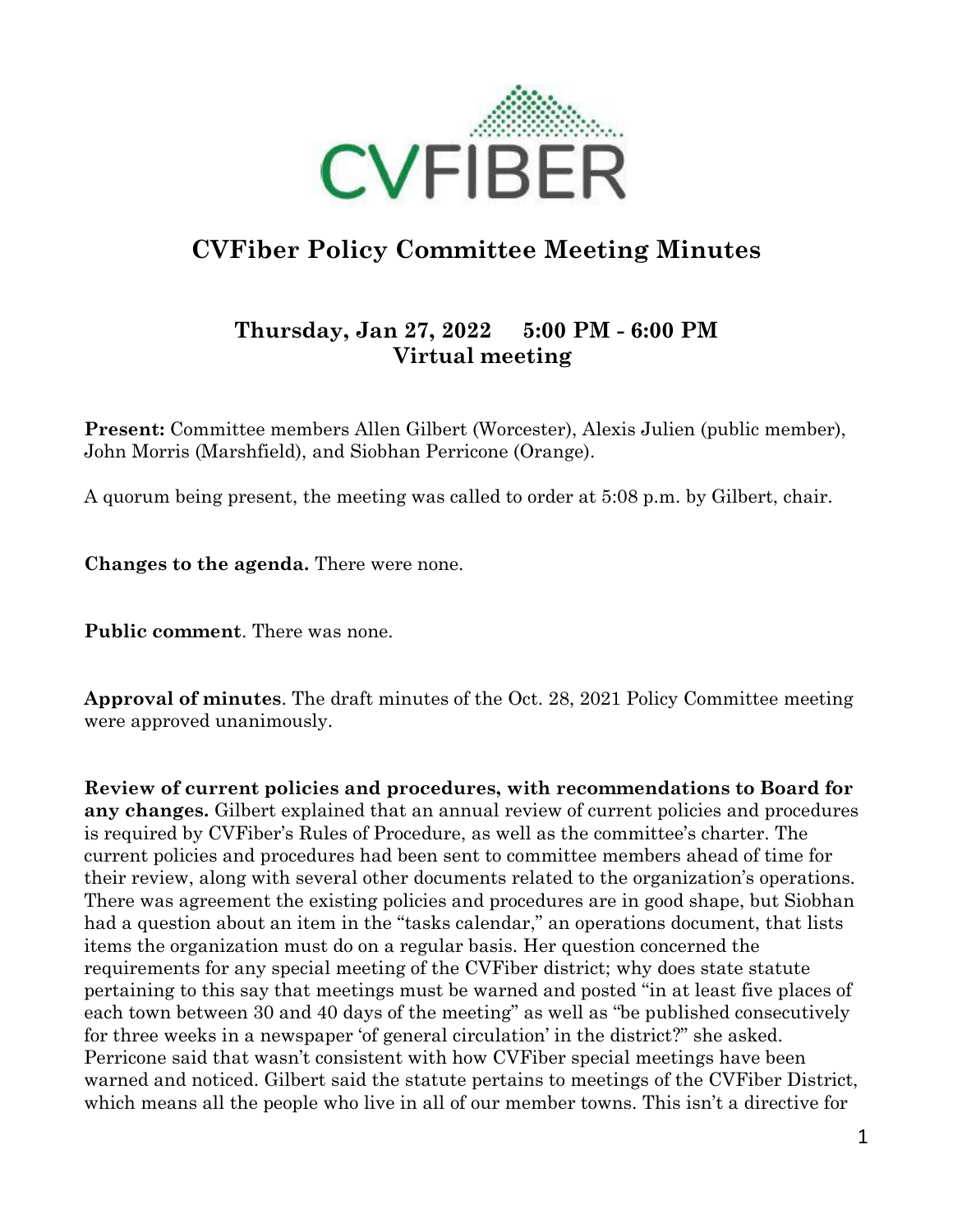the CVFiber board or committees; it pertains only to a meeting of the entire district membership. Siobhan suggested that it could be noted somewhere on the document that this was the case, so people wouldn't get confused.

Hearing no other issues from committee members, Gilbert said that there was a request for a change to CVFiber's Rules of Procedure concerning who can speak for CVFiber. The Communications Committee supposedly, through its committee charter, can develop, approve, and distribute various documents, such as press releases and updates; yet the CVFiber Rules of Procedure state that only the Governing Board chair, and board members given authority to speak on a specific matter, may represent or act on behalf of the organization. The Communications Committee wished to have a sentence added to the third paragraph of Section A., "Purpose and Authority," of the CVFiber Rules of Procedure to make clear the Governing Board has granted ongoing authority through the committee's charter for the committee to develop, approve, and distribute documents and other communications to the public. The paragraph as it now reads, is below, and the requested additional sentence is underlined.

*Except as provided in 30 V.S.A. Chapter 82, no Governing Board member has authority to represent or act on behalf of the Governing Board unless by majority vote, the Governing Board has delegated such authority for a specific matter at a duly-noticed meeting, and such delegation is recorded in the meeting minutes. The Chair, however, without such specific authorization, may speak for the Governing Board on matters of policy as well as on actions taken by the Board. Committees may be delegated specific authority, through the charter granted each committee, to represent or act on behalf of the Governing Board regarding matters germane to the committee's activities.*

Discussion of the proposed language ensued. No one saw any problem with the clarification. Perricone moved, and Morris seconded, a motion to approve the change. Approval was unanimous. Gilbert explained the proposed change will now go to the Executive Committee, and if approved there, to the Governing Board for consideration.

Gilbert had suggested, prior to the meeting, that the committee should take this time to think ahead and try to identify policies or other operational guidelines we may need when we start building our fiber network and hooking up customers. He said that already, he's been getting questions about how much CVFiber will cover of the cost of a connection, how much the homeowner might have to pay (particularly if the house is far from the nearest pole), whether there'd be service to people living off-grid, and so forth. He thought of it as a general discussion to identify possible topics, and then figure out how we could best reach out to other CUDs to see if they might already have policies that we could borrow from – or that maybe VCUDA and VCBB could lead so policies that are developed are consistent across the state.

Perricone pointed to the discussions we've had at our last few meetings about digital equity. She thought, and Morris agreed, that we should be thinking about defraying the cost of connections, perhaps through ARPA (American Rescue Plan Act) funds. As to off-